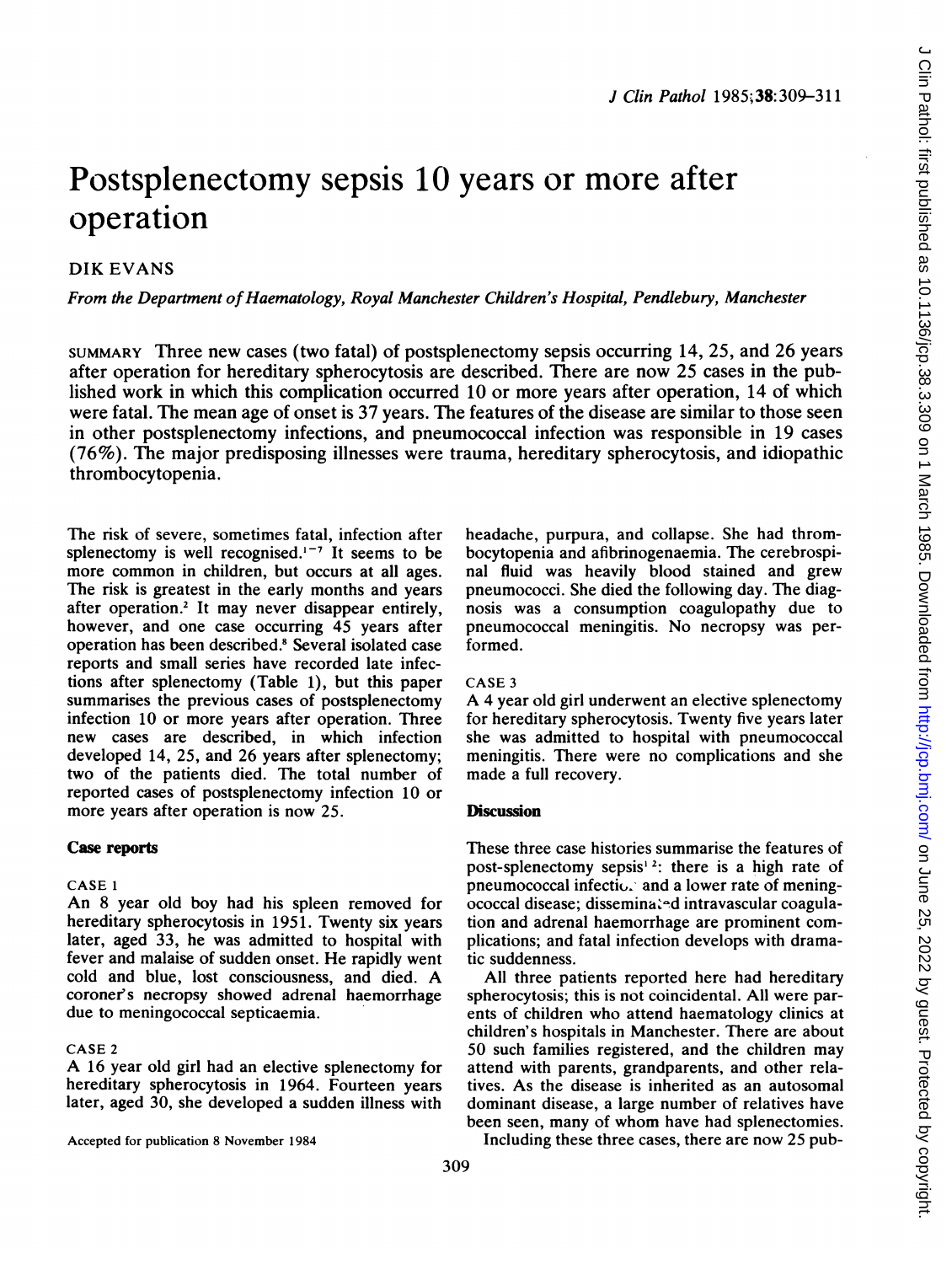| Sex    | Age | <b>Diagnosis</b>                   | <b>Organisms</b> | operation | Years after Presentation    | Outcome     | Reference no          |
|--------|-----|------------------------------------|------------------|-----------|-----------------------------|-------------|-----------------------|
| F      | 17  | Spherocytosis                      | Pneumococcus     | 14        | DIC                         | Died        | 9                     |
| F      | 34  | ITP                                | Pneumococcus     | 15        | <b>Endocarditis</b>         | Survived    | 10                    |
| M      | 18  | ITP                                | Pneumococcus     | 10        | DIC                         | Died        | 10                    |
| F      | 32  | Trauma                             | Pneumococcus     | 12        | DIC                         | Died        | 11                    |
| F      | 34  | <b>ITP</b>                         | Pneumococcus     | 15        | DIC                         | <b>Died</b> | 12                    |
| M      | 36  | Trauma                             | H influenzae     | 15        | Meningitis                  | Survived    | 13                    |
| F      | 44  | Gastrectomy                        | Pneumococcus     | 10        | DIC                         | Died        | 14                    |
| M      | 47  | Trauma                             | Pneumococcus     | 25        | DIC                         | Died        | 15                    |
| M      | 23  | Trauma                             | Pneumococcus     | 10        | <b>DIC</b>                  | Died        | 16                    |
| F      | 43  | Anaemia, cause<br>unknown          | Pneumococcus     | 21        | Septicaemia                 | Died        | 17                    |
| M      | 27  | Trauma                             | Pneumococcus     | 10        | Adrenal<br>haemorrhage      | Died        | 18                    |
| F      | 47  | Spherocytosis                      | Meningococcus    | 10        | Meningitis                  | Survived    | 19                    |
| М      | 58  | ľŤP                                | Pneumococcus     | 23        | Septicaemia                 | Survived    | 20                    |
| M      | 51  | Trauma                             | Pneumococcus     | 45        | Septicaemia                 | Died        | 8                     |
| M      | 28  | <b>Trauma</b>                      | Unidentified*    | 28        | Septicaemia                 | Survived    | 21                    |
| M      | 33  | Trauma                             | Pneumococcus     | 13        | DIC                         | Died        | 22                    |
| F      | 46  | Trauma                             | Pneumococcus     | 31        | Septicaemia                 | Survived    | 22                    |
| F      | 49  | <b>SLE</b> and<br>thrombocytopenia | Pneumococcus     | 25        | Septicaemia                 | Died        | 23                    |
| м      | 40  | <b>ITP</b>                         | Salmonella       | 11        | Septicaemia                 | Survived    | 23                    |
| M      | 42  | Trauma                             | Streptococcus    | 19        | Septicaemia                 | Survived    | 23                    |
| F      | 31  | Mononucleosis                      | Pneumococcus     | 11        | Septicaemia                 | Survived    | 23                    |
| M      | 44  | Trauma                             | Pneumococcus     | 20        | <b>Meningitis</b>           | Survived    | 24                    |
| M      | 33  | Spherocytosis                      | Meningococcus    | 26        | Septicaemia W-F<br>syndrome | Died        | <b>Present series</b> |
|        | 30  | Spherocytosis                      | Pneumococcus     | 14        | Meningitis                  | Died        | <b>Present series</b> |
| F<br>F | 29  | Spherocytosis                      | Pneumococcus     | 25        | Meningitis                  | Survived    | <b>Present series</b> |

Table <sup>1</sup> Patients with sepsis 10 or more years after splenectomy

 $ITP = idi$ opathic thrombocytopenic purpura.

SLC = systemic lupus erythematosus.

DIC = disseminated intravascular coagulation.

WF syndrome = Waterhouse-Friderichsen syndrome.

\*The organism was repeatedly isolated but proved unidentifiable.

lished cases of postsplenectomy sepsis developing 10 or more years after the operation. Thirteen were men and 12 were women; 14 died and 11 survived. In 18 cases (72%) pneumococcus was implicated. Reasons for operation include trauma (11 cases), idiopathic thrombocytopenic purpura (5 cases), and hereditary spherocytosis (5 cases) (Table 1).89-24

The deaths occurred suddenly in patients in early middle age; the mean age at infection was 37 years. None had been given any prophylactic treatment; indeed, the risk of infection in adults was not recognised until the late sixties, and in most cases the operation had been performed earlier. The risk is still not widely known, and what steps we should take to reduce the risk remain a matter for discussion. Furthermore, none of the adult patients seen with their children in the paediatric haematology clinics had ever been offered any prophylactic treatment, and none was aware of the risk of infection.

There are wide variations in the time at which patients are at risk (Table 2).<sup>23 25-30</sup> There is no doubt that the risk is maximal in the early years after operation, but the present data indicate that, for some patients, the risk never disappears entirely. However, only patients treated for trauma, haemolytic anaemia, and idiopathic thrombocytopenic purpura appear to be at risk. An analysis of all cases undergoing splenectomy in the North Western Regional Health Authority's hospitals between 1975 and 1982 showed that these diagnoses accounted for only 29% of splenectomies in <sup>a</sup> total of 2066 operations. Although malignant disease, cirrhosis, incidental splenectomy at gastrectomy, and other disorders account for most splenectomies, the poor survival rates from most of these disorders account for their absence in this list of long term post splenectomy sepsis.

Antipneumococcal and other vaccines $3132$  or penicillin<sup>3</sup> are being evaluated for prophylaxis. Their

|  |  |  |  | Table 2 Time to sepsis after splenectomy |
|--|--|--|--|------------------------------------------|
|--|--|--|--|------------------------------------------|

|                                                                               |                                    | Reference<br>number |
|-------------------------------------------------------------------------------|------------------------------------|---------------------|
|                                                                               | Bisno and Freeman 1970             | 25                  |
| Majority within six years<br>80% within four years                            | Eraklis and Filler 1972            | 26                  |
| 75% within two years                                                          | Likhite 1976                       | 27                  |
| No difference                                                                 | Ramsay and Bouskill 1976 28        |                     |
|                                                                               |                                    | 29                  |
| Majority within three years Walker 1976<br>91% within six weeks Ein et al 197 | Ein et al 1977                     | 30                  |
| Half within three years                                                       | Askergren and Björkholm 23<br>1980 |                     |